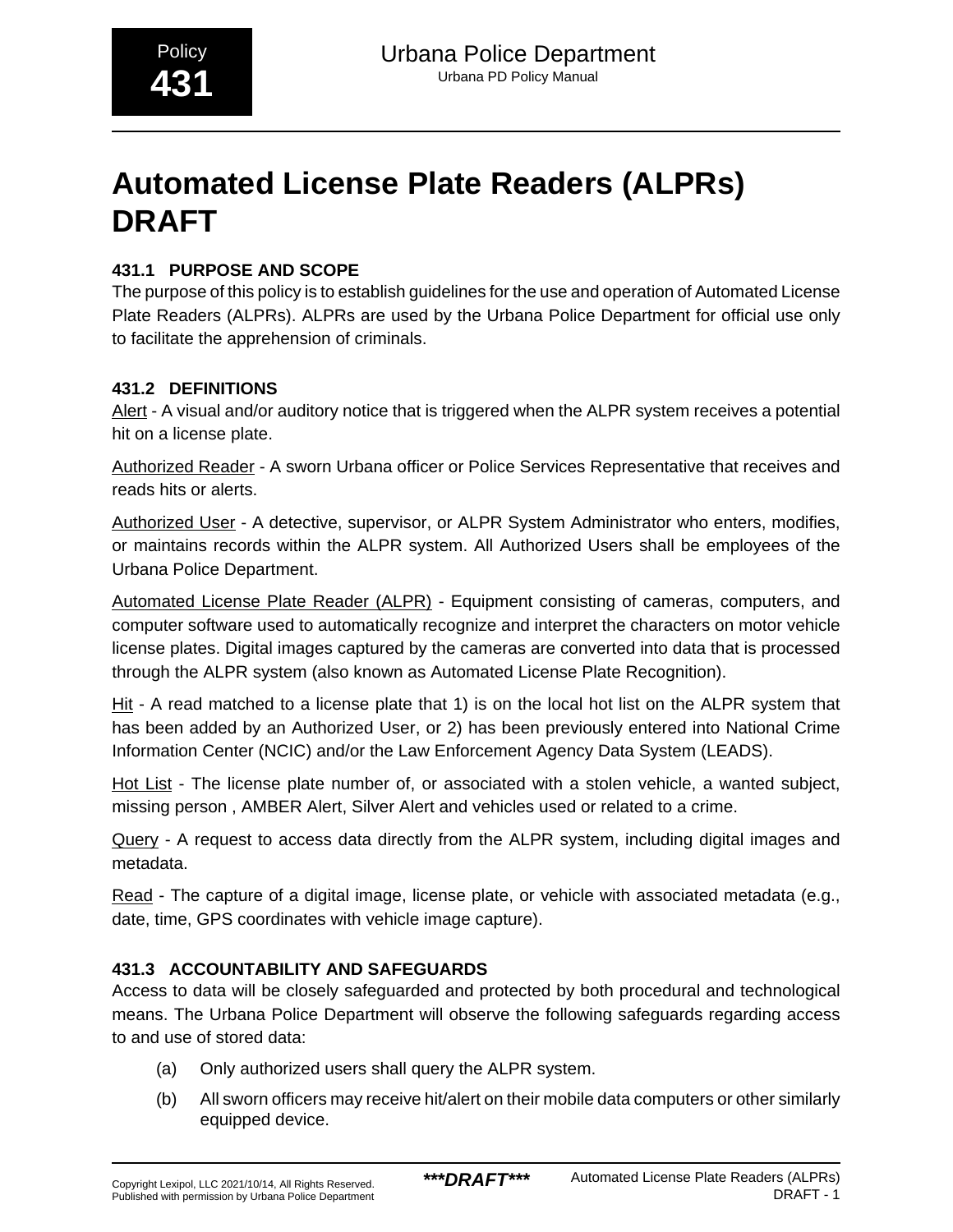Urbana PD Policy Manual

#### Automated License Plate Readers (ALPRs) DRAFT

- (c) Authorized users are permitted to access the ALPR system for legitimate law enforcement purposes only.
- (d) Misuse or abuse of the ALPR system, software, associated databases, or data may be subject to sanctions and/disciplinary action potentially up to and including termination of employment. Misuse or abuse includes:
	- 1. To harass or intimidate any person or group
	- 2. To surveil a person or group solely for political or ideological alignment
	- 3. Use for personal reasons
	- 4. Any use that is not consistent with legitimate law enforcement business and this policy
- (e) Information obtained from the ALPR system, software, associated databases, and data may not be disseminated to the public except as authorized or required by law.
- (f) All ALPR data downloaded to the mobile workstation and server shall be accessible only through a login/password-protected system capable of documenting all access of information by name, date, and time.
- (g) ALPR system audits shall be conducted on a regular basis by the ALPR system administrator. At a minimum:
	- 1. Audits shall include system checks to ensure proper alignment and functionality; and
	- 2. Audits shall include a review of access records for indications of misuse.

#### **431.4 ADMINISTRATION OF ALPR DATA**

All installation and maintenance of ALPR equipment, as well as ALPR data retention and access, shall be managed by ALPR System Administrator as designated by the Chief of Police.

#### **431.5 ALPR OPERATION**

The use of an ALPR is restricted to the purposes outlined below.

- (a) Authorized Readers shall use the alert functionality of the ALPR system on their mobile data computers during the course of their normal duty.
- (b) Any user of the ALPR system is expected to report any known issues to the ALPR System Administrator in a timely fashion.
- (c) ALPR hits alone do not constitute reasonable suspicion or probable cause for a stop. Prior to taking enforcement action or initiating a traffic stop on an ALPR hit/alert, in all circumstances an officer shall:
	- 1. Visually confirm that a motor vehicle's license plate number matches the plate number recognized by the ALPR system, including both the alphanumeric characters of the license plate as well as the state of issuance; and
	- 2. Verify the hit/alert of the license plate through a query of the Illinois Law Enforcement Agencies Data System (LEADS) and/or the National Crime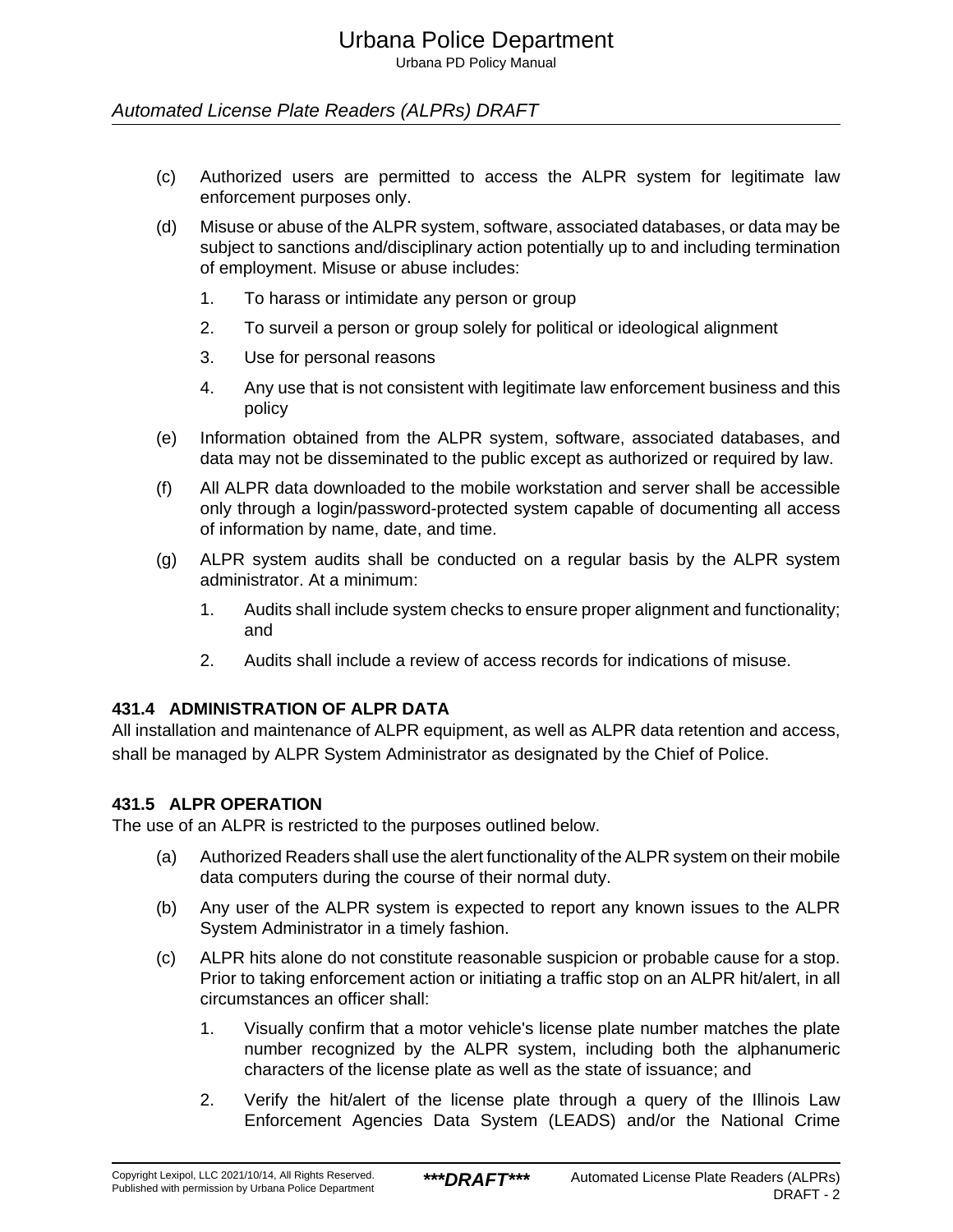Urbana PD Policy Manual

#### Automated License Plate Readers (ALPRs) DRAFT

Information Center (NCIC) before taking enforcement action that is based solely upon an ALPR alert if the hit/alert is originated in either LEADS or NCIC.

- (d) ALPR hits alone do not constitute probable cause for a search of either the vehicle or property associated with the registered owner. As in all cases, probable cause to conduct a search must be specific and individualized based on articulable facts.
- (e) When a hit/alert is triggered, the officer following up on the hit shall either accept or reject the hit/alert and document it using the ALPR system software.
- (f) Enforcement action taken in response to a hit/alert shall be documented on a field interview card, written warning, citation, and/or police report.
- (g) Only supervisors, detectives, and the ALPR System Administrator are authorized to enter information into the ALPR local hot list. All entries into the local hot list shall document justification into the notes field.
- (h) At the beginning of each Patrol shift, a shift supervisor shall ensure that the ALPR system has been updated with the most current hot list available.
- (i) If a vehicle on the hot list is located by an officer and no longer needs to be included on the hot list, it is the responsibility of the locating officer and their supervisor to remove the located vehicle from the hot list.
- (j) Information related to the crime, investigation, or officer safety information may be entered into a hot list text field. Other pieces of information should not be entered.
- (k) Investigative alerts may be entered into the local hot list by the Criminal Investigations Division with the approval of the division supervisor. Each investigative alert shall contain specific instructions on the expected action (e.g., report presence of vehicle to Criminal Investigations Division, but do not initiate contact, conduct stop to identify occupants of vehicle, place an investigative detention on the occupants of the vehicle and notify Criminal Investigations Division supervisor).

#### **431.6 ALPR DEPLOYMENT**

Generally, the department will deploy ALPR technology around, but not within, neighborhoods most frequently affected by concentrations of crime, especially violent crime. This technology shall not be used to intentionally saturate a particular neighborhood. Deployment determinations will be made primarily using reported crime data and not anecdotal information, however there are a multitude of factors to be considered in determining specific deployment locations.

#### **431.7 ALPR DATA COLLECTION, STORAGE, AND RETENTION**

All data and images gathered by an ALPR are for the official use of the Urbana Police Department. Because such data may contain confidential LEADS and NCIC information, it is not open to public review. ALPR information gathered and retained by this department may be used and shared with prosecutors or others only as permitted by law.

The ALPR database is not in the possession of the City of Urbana. The Chief of Police shall direct that all ALPR data collected shall be purged from the ALPR database after 30 days unless it has become, or it is reasonable to believe it will become, evidence in a specific criminal or Department-